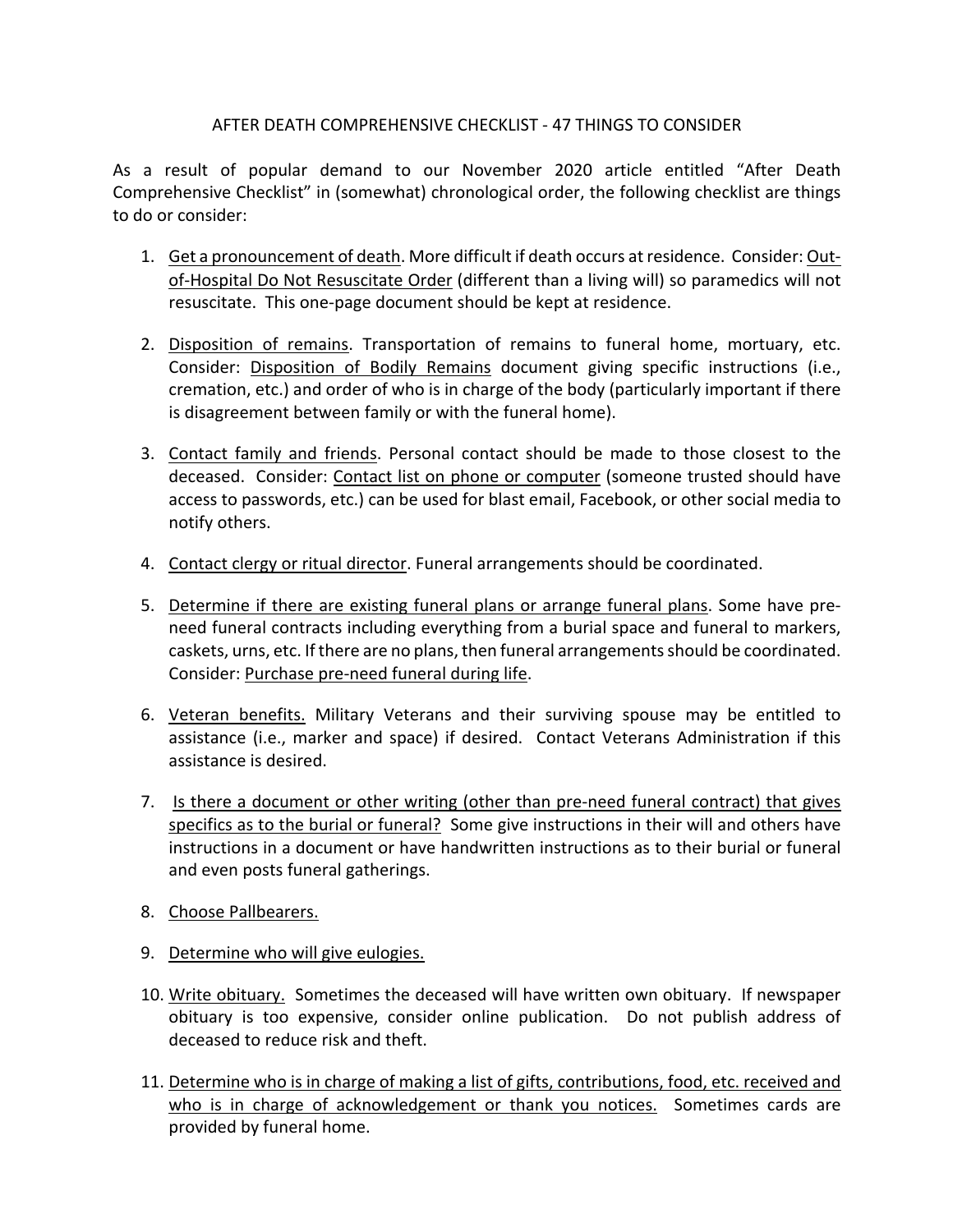# 12. Gather information needed for funeral home for death certificate including:

- a) Full name of deceased including maiden name (if applicable);
- b) Date of birth of deceased (birth certificate) including place of birth;
- c) Date of death;
- d) Gender;
- e) Marital status;
- f) Surviving spouse (if applicable) name;
- g) County and location of death;
- h) Residence address and county of residence at time of death;
- i) Occupation of deceased;
- j) Cause of death;
- k) Full name of parents of deceased
- 13. Order death certificates. If there is a funeral, this is normally handled by the funeral home. Otherwise, information in item 12 above would be needed. If many accounts or other assets require death certificates for transfers, you might order extra death certificates initially to reduce costs.
- 14. Secure residence. If deceased lived alone, there is increased risk of burglary or vulturous heirs taking personal property items. Police or security patrol may be notified.
- 15. Arrange care of dependents. Sometimes a child or elderly parent or a disabled dependent of the deceased needs care arrangements if they were depending on the care of the deceased. Consider: Will or Trust may have addressed care of dependent.
- 16. Arrange care of pets (especially if exotic). Sometimes pets end up in a shelter if arrangements are not made in advance. Exotic birds or pets can often live for longer than their owner (i.e., the life expectancy of a Kakapo parrot is 95 years). Consider: Will or Trust (sometimes a pet trust) for explicit details on care of pet (i.e., grooming, diet, exercise, medications, payment to caregivers).
- 17. Notify communal organizations of deceased and immediate family members. Communal organizations (i.e., church or charity) in which deceased or his or her immediate family members have been active will often notify organization members of the death.
- 18. Notify employer. May need to collect paychecks, commissions or bonuses and cease premiums for group life insurance, health insurance, vision or dental insurance and terminate coverage.
- 19. Cancel subscriptions received by mail and forward mail. Reduces risk of burglary if the deceased was living alone.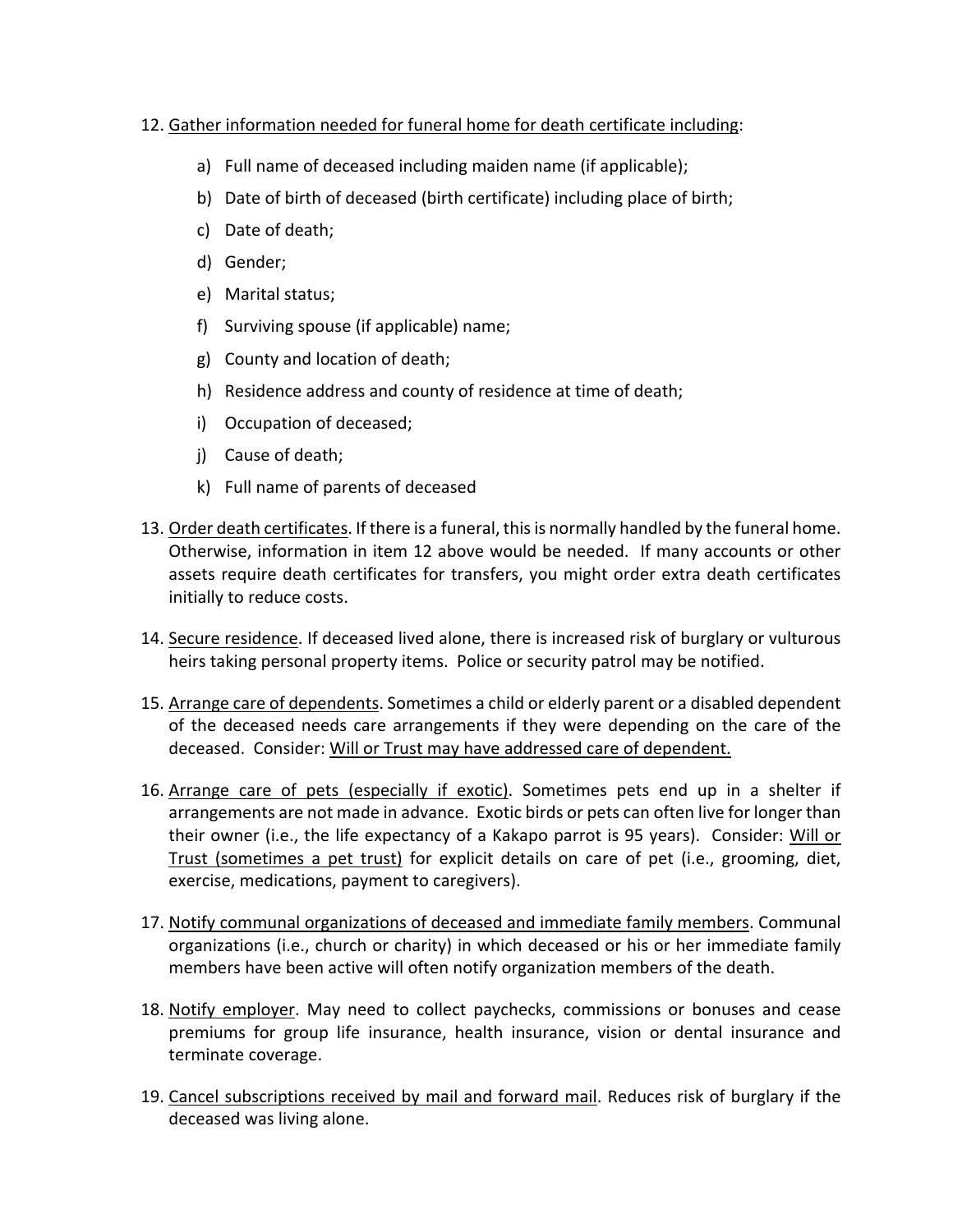- 20. Dispose of food, refrigerated items (if there is no one else lived at residence).
- 21. Locate legal documents and other information needed.
	- a) Trusts and/or original Will;
	- b) Advance Directives (medical power of attorney, directive to physicians);
	- c) HIPAA Authorization (access to medical records due to privacy laws);
	- d) Disposition of Bodily Remains (see 2 above);
	- e) Organ donation card;
	- f) Driver's license;
	- g) Social Security card or number;
	- h) Pre- or post-nuptial agreements;
	- i) Marriage certificate (especially if no Will or Trust);
	- j) Birth certificates of all possible heirs if no Will or Trust;
	- k) Passport or proof of citizenship;
	- l) Military discharge papers (DD-214) for dates of service, service number if deceased was veteran and veteran burial benefits.

# 22. Locate all financial accounts and check ownership and beneficiary designations.

- a) Checking, savings, money market, CDs;
- b) Retirement accounts (IRAs, 401ks, 403bs, etc.);
- c) Investment accounts including stocks and bonds;
- d) Annuities;
- e) Credit cards;
- f) Cryptocurrency (bitcoins, etc.)

### 23. Locate all insurance policies.

- a) Life insurance (including VA life insurance and group insurance through employer);
- b) Accidental death insurance;
- c) Cancer insurance;
- d) Mortgage insurance;
- e) Credit card insurance;
- f) Health insurance (including Medicare, Medicare supplement, dental, vision, longterm care insurance or hybrid life insurance/long-term care insurance policy);
- g) Pre-need funeral insurance or burial policy;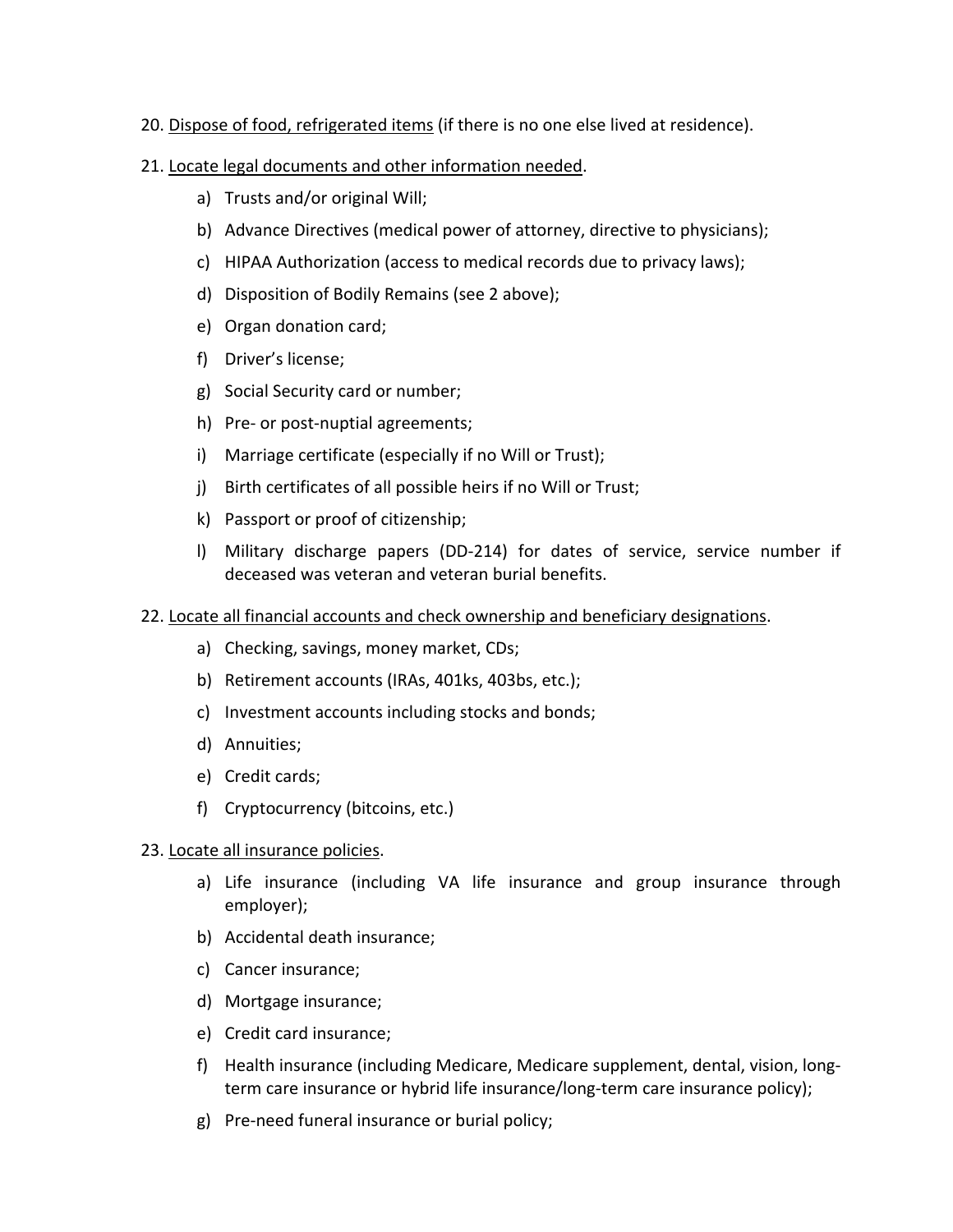- h) Car insurance;
- i) Workmen's compensation insurance

# 24. Locate username and password information for

- a) Computer access;
- b) Cell phones;
- c) Email accounts;
- d) Social media accounts;
- e) Financial accounts.

### 25. Locate titles, loans, leases, mineral rights, and deeds.

- a) Vehicle titles (car, boats, mobile homes, etc.) as you will need to change ownership;
- b) Notes (either loans made by the deceased or payable to the deceased);
- c) Deeds to any property owned by deceased including mineral and royalty deeds, timber rights, as well as warranty deeds, transfer on death deeds, life estate deeds, etc.;
- d) Leases including rental properties, business properties (either rented by or to the deceased), oil and gas, timber, etc.;
- e) Membership certificates (club, etc.)
- 26. Determine debts. If there are debts such as credit cards, utilities, mortgages on real estate, security for loans, lawsuits, etc., this should be determined for the executor, administrator, or other personal representative. Consider: Trustee of trust of deceased usually can act without court involvement.
- 27. Cancel services. Cell phone, internet, cable, iTunes, Netflix, etc. It should be noted that if the deceased was married and only the deceased was named on the service, the surviving spouse may have problems. For example, if the deceased spouse's name was the only one on the phone bill, the surviving spouse may have to get a new phone number.
- 28. Contact Estate, Elder Law or Probate attorney as guidance may be needed for.
	- a) Probate (if there is a Will and there is need to transfer property and pay creditors);
	- b) Administration assistance;
	- c) Notification of government entity providing public benefits;
	- d) Determination of heirship (if no Will or Trust);
	- e) Potential contesting of estate planning documents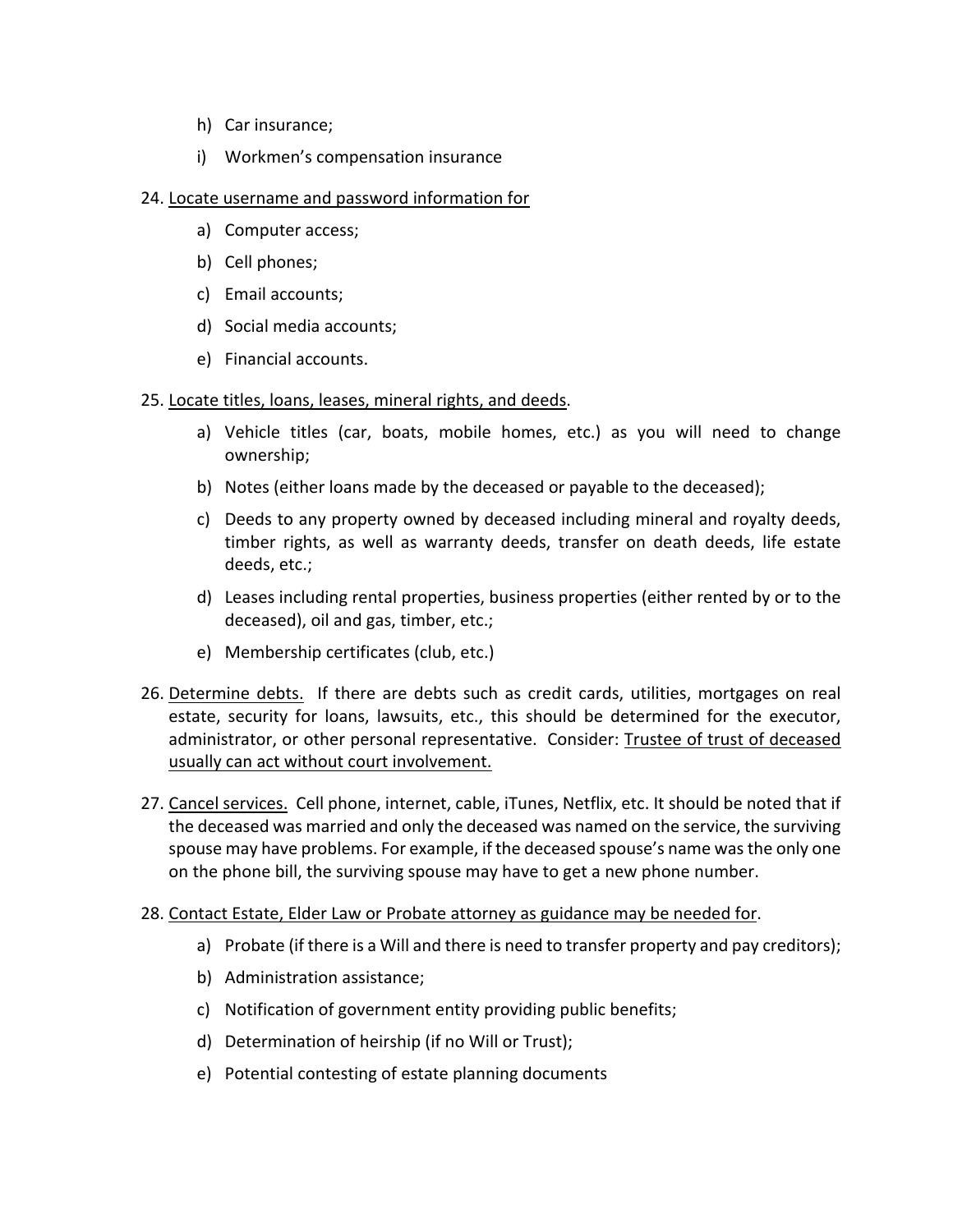- 29. Probate Will or determine heirship and appoint personal representative: If assets need to be transferred if there is no trust or beneficiary designation, Letters of Testamentary or Administration or a Small Estates Affidavit and Order may be needed to transfer property or pay bills.
- 30. Cancel credit cards not needed.
- 31. Notify major credit reporting agencies and get a copy of credit report. When you notify one of the credit reporting agencies (TransUnion, Experian or Equifax), the receiving agency will notify the other two. Major credit reporting agencies information is provided below.
- 32. Notify Social Security. Usually, funeral homes notify Social Security of the deceased if they are handling the funeral, etc. Widower or widows should be sure to collect a one-time \$235 payment after the death of their spouse. If deceased received payment electronically and an extra payment was received, Social Security will electronically withdraw from that account the amount paid in error. See contact information below.
- 33. Notify Veterans Administration. If deceased was receiving disability income from VA which should cease, had life insurance policy through VA or is seeking burial benefits from VA, then VA should be notified. If surviving spouse needs care, he or she could possibly receive benefits from VA. See contact information below.
- 34. Notify Texas Health and Human Services Commission. If deceased was receiving certain Medicaid benefits (such as long-term care and drug costs), the state should be notified of the Medicaid recipient's death. Elder law attorneys can often assist with avoidance of successful claims from Medicaid Estate Recovery (the state often has a right to make a claim against a homestead or car and other exempt resources of the deceased). See contact information below.
- 35. After any collections or benefits due, terminate insurance policies of the deceased.
- 36. Cancel driver's license, utilities to the residence (if deceased was single), voter registration, etc. and notify Department of Motor Vehicles.
- 37. Delete or memorialize social media accounts (i.e., delete Facebook account or memorialize the account). Estate planning documents should mention authority to handle social media accounts and other digital assets of deceased.
- 38. Close email accounts to prevent fraud.
- 39. If an estate is established or trust becomes irrevocable, get a tax ID Number for the estate or trust.
- 40. Make tax elections. Sometimes tax elections are made to the IRS for beneficial tax treatment. Attorney or accountant can give guidance if applicable on elections, as well as use of disclaimers, handling of retirement accounts, etc.